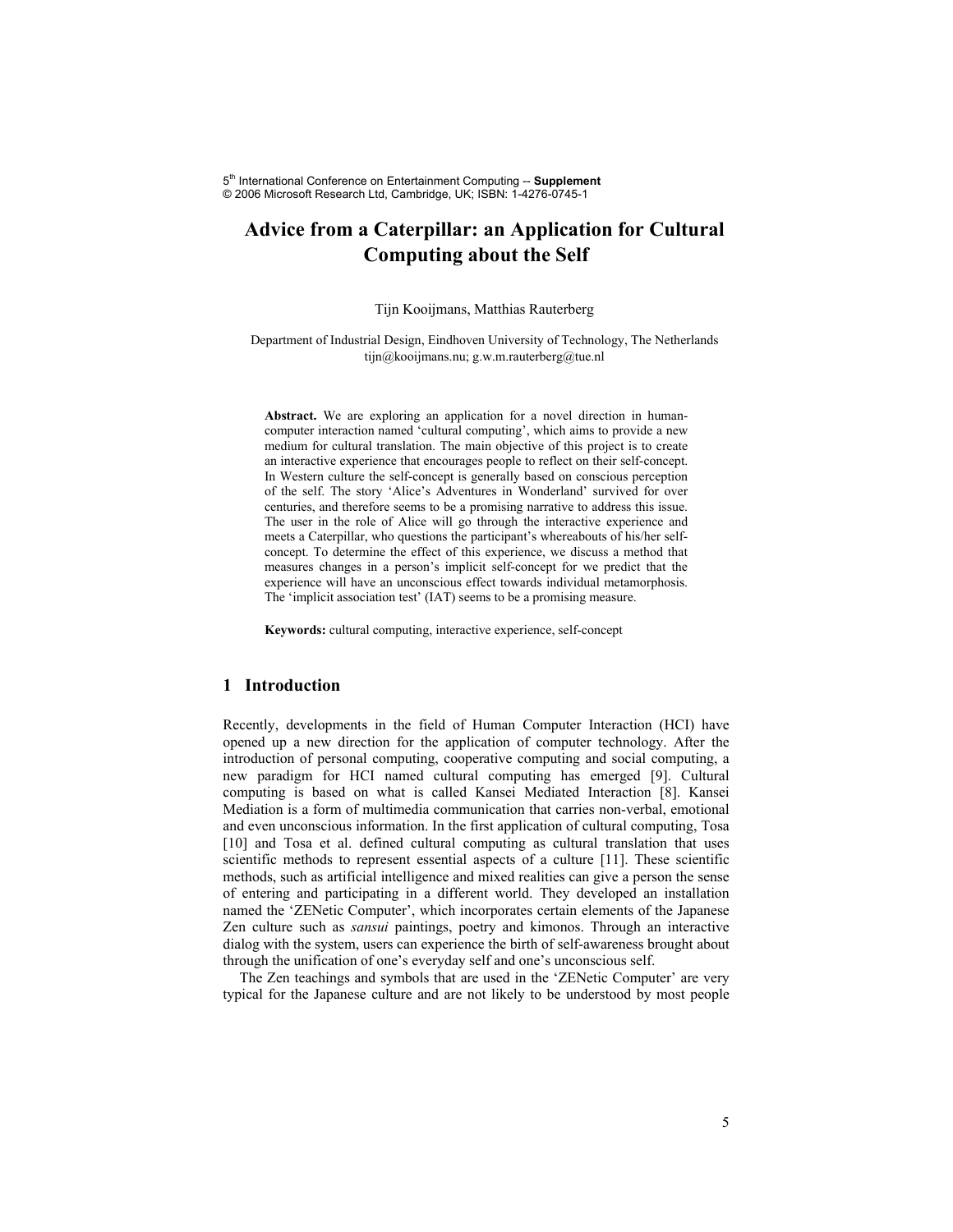from the West. The question is how to create a comparable experience in the West that is based on symbols that can reach people from the West. Rauterberg [9] tried to answer this question in the project named ALICE by proposing cultural computing based on the story of 'Alice's Adventures in Wonderland' [1]. In the role of Alice, the user goes through an interactive narrative and encounters six stages that are based on selected parts of the original plot. In this paper, we address the stage 'Advice from a Caterpillar', which centers on the user's self-concept.

#### **2 The Self**

Throughout history, there have been wide varieties of theories about the self, coming from the fields of philosophy, psychology, and religion. This includes assertions that there is no self; that the idea is a logical, psychological, or grammatical fiction; that the sense of self is properly understood and defined in terms of brain processes; that it is merely a constructed sociological locus, or the centre of personal and public narratives, or that it belongs in an ineffable category on its own [3].

Kitayama et al. pointed out that there is a significant difference in the construction of the self when comparing European/American culture and the Japanese culture [7]. Western middle-class cultures are generally organized according to meanings and practices that promote the independence and autonomy of a self that is separate from other similar selves and from social context. This resulted in a prevalent self-esteem among western people with a tendency to self-enhancement. In contrast, many Asian cultures do not highlight the explicit separation of each individual, promoting the fundamental connectedness among individuals in a social group. The result of this on the construction of the self according to Kitayama et al. is that they are more likely to engage in self-criticism instead of self-enhancement.

By addressing the Western individual self-concept, Alice's self is challenged in 'Advice from a Caterpillar'. After she entered the rabbit hole to follow the White Rabbit, she experienced a lot of transformations both physically and mentally. This brought her in an initial state of confusion, which is emphasized in her conversation with the Caterpillar: 'Who are YOU?' This challenging attitude of the Caterpillar makes Alice uncertain about herself, becoming vulnerable and open for persuasion. Such a situation gives the possibility for a confrontation with and stimulates awareness of the self-concept. The character symbolized as a caterpillar is well chosen. One of the most important characteristic of caterpillars and butterflies is their unique life cycle. One of nature's most mysterious metamorphoses<sup>1</sup> occurs when a caterpillar changes from a slow-moving, fat and ugly creature to a colorfully winged, beautiful butterfly. This metamorphosis happens to a lot of insects, but not as dramatically as it does to a butterfly [6]. In this respect the 'caterpillar' character can unconsciously pursue the message to a human user not to be afraid of a fundamental metamorphosis in his or her self concept. This symbolic meaning can counterbalances the challenges intended by the conscious dialog.

 <sup>1</sup> the Greek word 'metamorphosis' means 'change in form'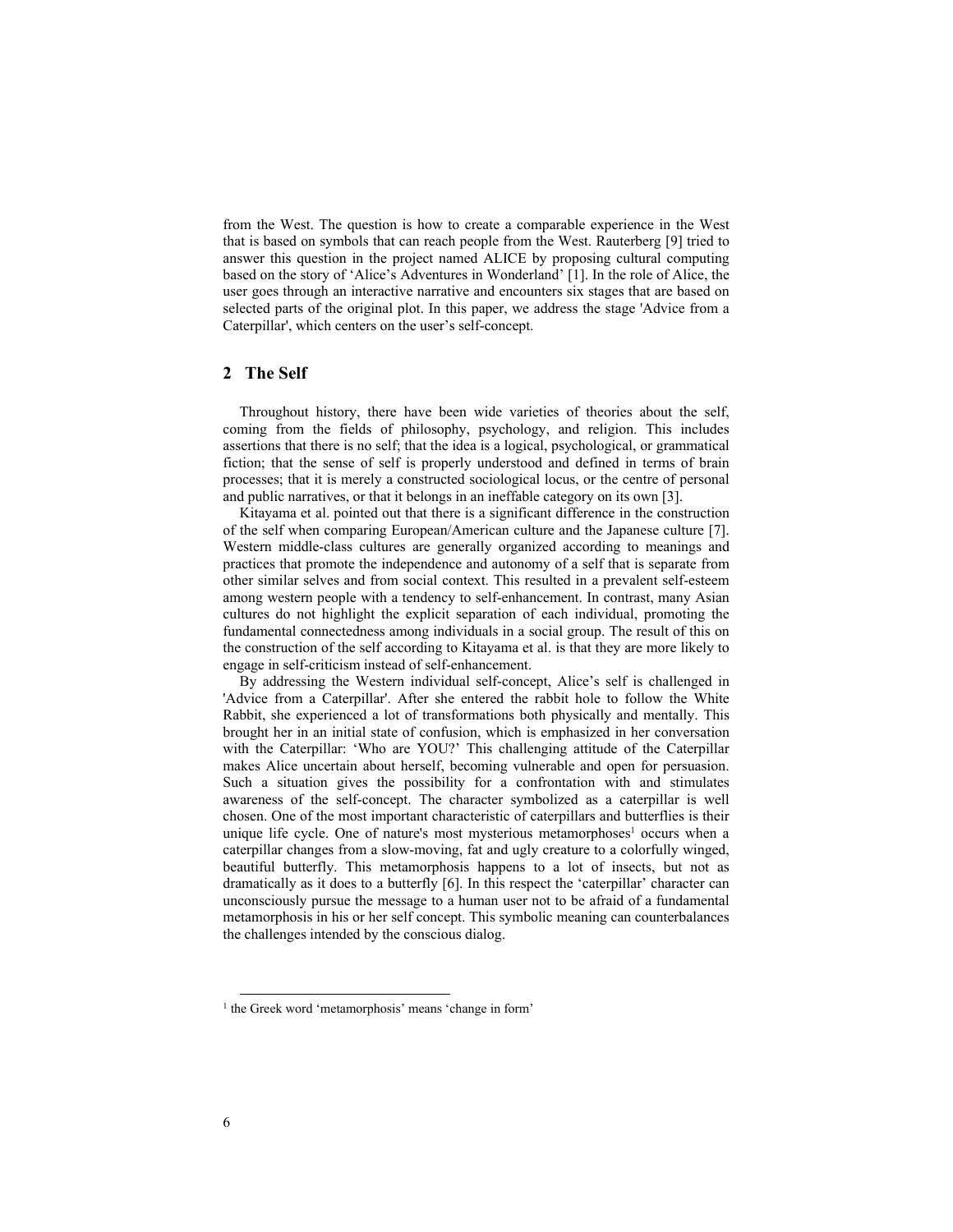#### **3 The Installation**

Using an interactive installation, our goal is to make the participant question her/his own self-concept. Although this might sound very ambitious at first, it is what happens to Alice in the chapter 'Advice from a Caterpillar'. Our design strategy is thus to design the installation in such a way that the participant's experience is as consistent as possible with Alice's experience in the original story. Caused by the preliminary stages in the ALICE installation, the user will feel small and therefore confused about what happened (criteria 1). We also expect s(he) wants to know what all this means (criteria 2). Criteria (1) and (2) correspond with Fogg's guidelines for timing persuasion [2]. Hence, it creates an opportune moment to question whether people are, and what they think they are. On entering the stage, the user will meet a Caterpillar, who has its back turned towards the user. He is humming softly and smoking a water pipe. When the user comes closer and enters the personal space of the Caterpillar, he suddenly wakes up, turns and bends towards the user. This should be a spontaneous movement to yield a surprise reaction. "Who are YOU?" the Caterpillar asks next. This should initiate a dialog in which the Caterpillar is agent. During the dialog, the Caterpillar maintains eye contact with the user and supports its utterances with subtle body expressions. The question "You? Who are YOU?" is repeated whenever the participant speaks with the words "I", "my", "me" or "mine" until (s)he replies with a sentence like "I don't know". This will initiate a monologue of the Caterpillar about the transience of the self and he will transform into a beautiful butterfly. After that, he disappears and sends the user away.

#### **4 Experience Assessment**

To measure the effect of the installation with respect to its goal, we need to test whether users experience any changes in self-concept when coming out of the installation. This will be a major challenge, for we suspect the installation will mainly have an unconscious effect on people. Moreover, the self is a very personal issue and therefore difficult to enquire. Even in the context of psychotherapy, psychologists have problems finding out how a client really thinks about her/himself. Greenwald et al. [4] made a distinction between conscious (explicit) and unconscious (implicit) cognition and the way they influence human response mechanisms. They developed the Implicit Association Test (IAT) to focus only on the implicit (unconscious) part of cognition. The test measures differential association of two target concepts with an attribute. The two concepts appear in a two-choice task (e.g., flower vs. insect names), and the attribute in a second task (e.g., pleasant vs. unpleasant words for an evaluation attribute). When instructions oblige highly associated categories (e.g., flower + pleasant) to share a response key, performance is faster than when less associated categories (e.g., insect  $+$  pleasant) share a key. This performance difference implicitly measures differential association of the two concepts with the attribute. Greenwald and Farnham [5] developed an IAT to measure self-concept. This is a useful starting point for the experience assessment. By choosing concepts that relate to the self and attributes such as sure vs. unsure, it would be possible to measure how sure and